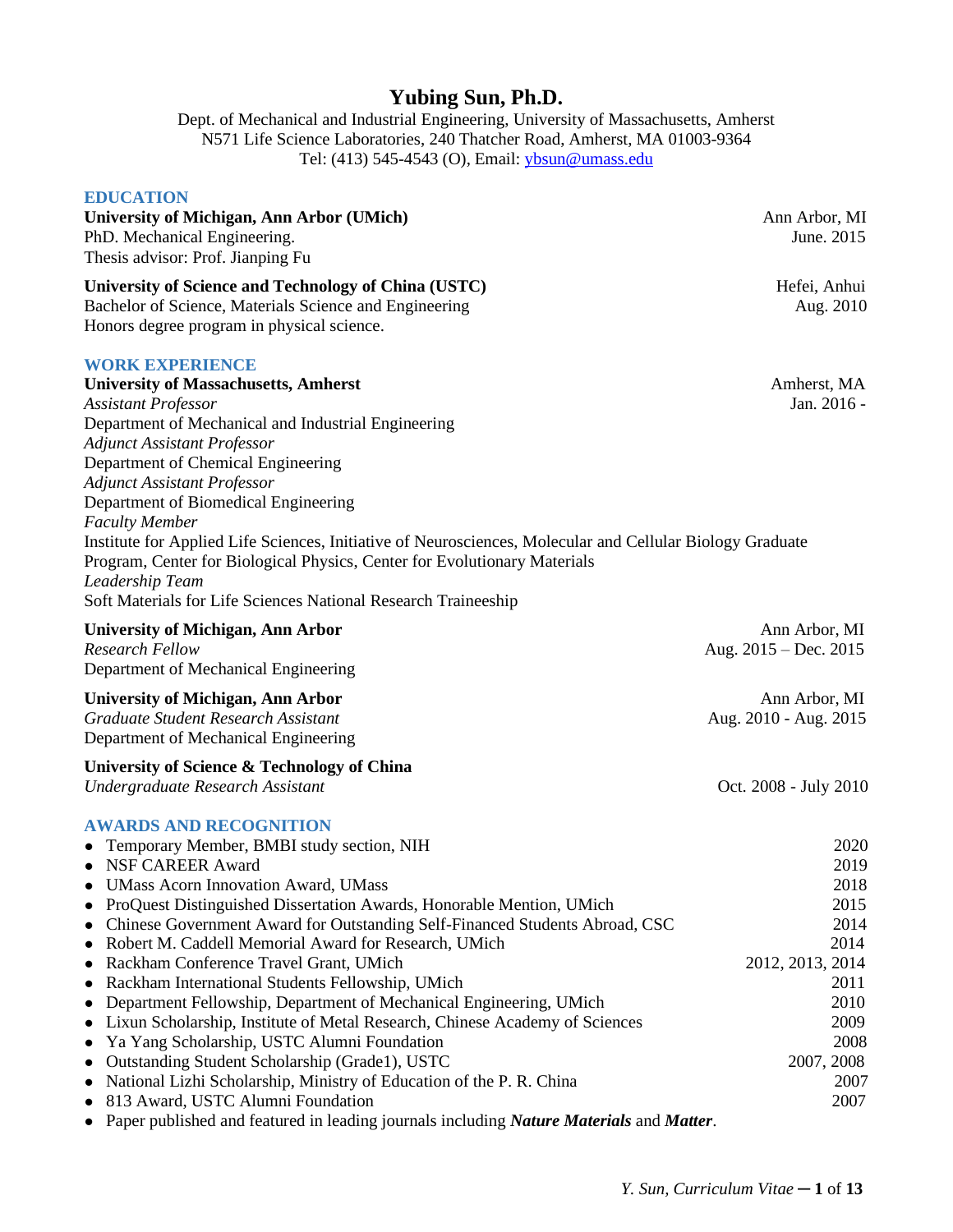# **RESEARCH GRANT**

# **Ongoing Research Support**

# **CMMI-1846866, National Science Foundation**

*CAREER: Mechanobiology of Planar Cell Polarity*

The major goal of this NSF CAREER award is to study whether and how mechanical cues regulate the establishment and maintenance of planar cell polarity in epithelial tissues. Role: PI

# \$430,608 (\$226,830 to Sun lab) 12/09/2019-11/30/2021

# **R21HD098686, NIH-NICHD**

*Synthetic Biomimetic Environment for Improving IVF Embryo Culture*

The major goal of this award is to systematically investigate how biophysical cues regulate the IVF embryo culture at cellular, genetic, and epigenetic levels. We further aim to develop an artificial cilia system to mimic the microenvironment of oviduct to improve IVF embryo culture.

Role: PI (MPI: Wei Cui)

# \$1,366,330 07/12/2021-06/30/2025

# **R01DK129990, NIH-NIDDK**

*Intrasurgical tissue engineering of autologous grafts using irreversible electroporation for bladder reconstruction* The major goal of this award is to develop a in situ electroporation based method to engineer ileal segments for bladder reconstruction.

Role: Co-I (PI: Govind Srimathveeravalli)

# **Completed Research Support**

# **CMMI-1662835, National Science Foundation**

*Biomechanical Regulation in Human Neural Induction*  The major goal of this award is to reveal the functional roles of biomechanical cues, and their interactions with biochemical factors in human neural induction, using novel human pluripotent stem cells based, microengineered integrative model systems.

Role: PI

# $$30,000 ($15,000 to Sun lab)$   $10/1/2019 - 6/30/2020$

# **Neuroengineering Seed Grant, Initiative of Neuroscience, UMass Amherst**

*Engineering Morphogen-gradient Induced brain Organoids (MIBO) with single neural tube-like spatial topography*

The major goal of this project is to generate an engineered system that controls the morphogen gradient to induce polarized organoids formation.

Role: PI. (Co-PI: ChangHui Pak)

# \$50,000 09/01/2016-08/31/2017

# **Seed Grant, Institute for Applied Life Sciences, University of Massachusetts, Amherst**

*Self-powered integrated blood separation and SERS-based immunoassay (SIBSI) device for point of care analysis of pancreatic cancer biomarkers*

The major goal of this project is to generate an integrated microfluidics technology platform for point-of-care analysis of pancreatic cancer biomarkers in serum using surface-enhanced Raman spectroscopy (SERS). Role: PI. (Co-PI: Byung Kim)

# **Acorn Award, Massachusetts Technology Transfer Center, University of Massachusetts**

A SERS-based immunoassay for cancer biomarkers detection

\$500,000 07/01/2019-06/30/2024

\$400,000 07/15/2017-06/30/2021

\$15,000 01/02/2019-04/02/2019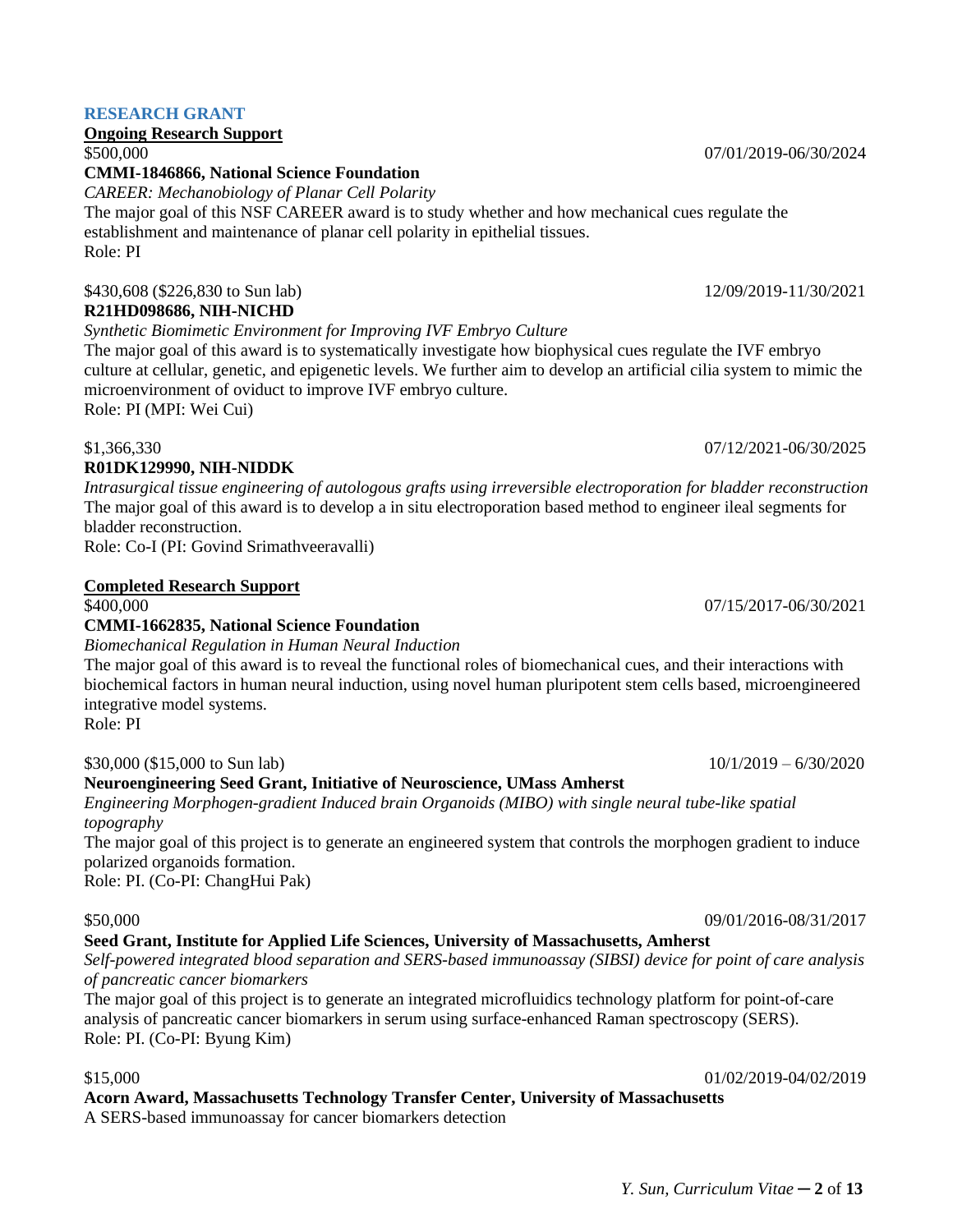The major goal of this project is to facilitate the commercialization of a SERS-based protein biomarker detection platform.

Role: PI. (Co-PI: Byung Kim)

#### **REFEREED PUBLICATIONS**

(\*: equal contribution; #: corresponding author; graduate students/postdoctoral fellows mentored; undergraduate students)

*At the University of Massachusetts Amherst:*

- [1] Tiankai Zhao, **Yubing Sun**, Xin Li, Mehdi Baghaee, Yuenan Wang, and Hongyan Yuan. A contractionreaction-diffusion model for circular pattern formation in embryogenesis, under review, 2021.
- [2] Feiyu Yang and Yubing Sun<sup>#</sup>. Directional Cell Migration Guided by a Strain Gradient, under review, 2021.
- [3] Tianfa Xie<sup>\*</sup>, Sarah R. St. Pierre<sup>\*</sup>, Nonthakorn Olaranont, Lauren E. Brown, Min Wu<sup>#</sup>, and **Yubing Sun**<sup>#</sup>. Condensation tendency of connected contractile tissue with planar isotropic actin network, *eLife*, under review, 2021.
- [4] Peiran Zhu, Xuzhao Li, Wang Xin, Chengzhen Yin, Menglin Wang, Dongna Liu, Jinze Li, Hangyu Chen, Hengjia Zhu, **Yubing Sun**, Jiemin Jia and Nanjia Zhou. Inducing highly physiological relevant of phenotype of human artery vascular smooth muscle cells in vitro via 3D bioprinting, under review, 2021.
- [5] Yihao Zhang, **Yubing Sun**, and George Lykotrafitis. A deep reinforcement learning model based on deterministic policy gradient for collective neural crest cell migration, under review, 2021.
- [6] Puspam Keshri, Bin Zhao, Tianfa Xie, Yousef Bagheri, James Chambers, **Yubing Sun**, and Mingxu You. Quantitative and multiplexed fluorescence lifetime imaging of intercellular tensile forces, *Angewandte Chemie International Edition*, vol. 60, 15548-15555, 2021.
	- a. Selected as "a **V**ery **I**mportant **P**aper (VIP), 2021.
- [7] Ningwei Li, Feiyu Yang, Sarah St. Pierre, Subiksha Parthasarathy, Kelly Hong, and **Yubing Sun#** , Patterning neuroepithelial cell sheet via a sustained chemical gradient generated by localized passive diffusion devices, *ACS Biomaterials Science & Engineering*, vol. 7, 1713-1721, 2021.
- [8] Jamar Hawkins, Sue Miao, Wei Cui<sup>#</sup>, Yubing Sun<sup>#</sup>, Biophysical Optimization of Preimplantation Embryo Culture: What Mechanics Can Offer ART, *Molecular Human Reproduction*, 22; 27(1):gaaa087., 2021.
- [9] Bin Zhao, Ningwei Li, Tianfa Xie, Chungwen Liang, Yousef Bagheri, **Yubing Sun#** , and Mingxu You. Quantifying Tensile Forces at Cell–Cell Junctions with a DNA-based Fluorescent Probe. *Chemical Science*, vol. 11, 8558-8566, 2020.
- [10] Tianfa Xie\*, Jiming Kang\*, Changhui Pak, Hongyan Yuan, and **Yubing Sun #** . Temporal modulations of NODAL, BMP and WNT signals guide the spatial patterning in self-organized human ectoderm tissues. *Matter* (Cell Press), vol. 2, 1621-1638, 2020.
- [11] Peiran Zhu\*, Jamar Hawkins\*, Will Hamilton Linthicum, Menglin Wang, Ningwei Li, Nanjia Zhou, Qi Wen, Alicia Timme-Laragy, Xiaofei Song<sup>#</sup>, Yubing Sun<sup>#</sup>. Heavy metal exposure leads to rapid changes in cellular biophysical properties. *ACS Biomaterials Science & Engineering*, vol 6, 1965-1976, 2020.
- [12] Dacheng Mao\*, *Ningwei Li\**, Zheshun Xiong, Yubing Sun<sup>#</sup>, and Guangyu Xu<sup>#</sup>, Single-cell optogenetic control of calcium signaling with a high-density micro-LED array. *iScience*, vol. 21, 403-412, 2019.
- [13] Bahador Marzban, Jiming Kang, Ningwei Li, **Yubing Sun**, and Hongyan Yuan. A contraction-reactiondiffusion model: Integrating biomechanics and biochemistry in cell migration. *Extreme Mechanics Letters*, vol. 32, 100566, 2019.
- [14] Peiran Zhu, Ning-Hsuan Tseng, Tianfa Xie, Ningwei Li, Isaac Fitts-Sprague, Shelly R. Peyton, and **Yubing Sun**# . Biomechanical microenvironment regulates fusogenicity of breast cancer cells. *ACS Biomaterials Science & Engineering*, vol. 5, 3817-3827, 2019.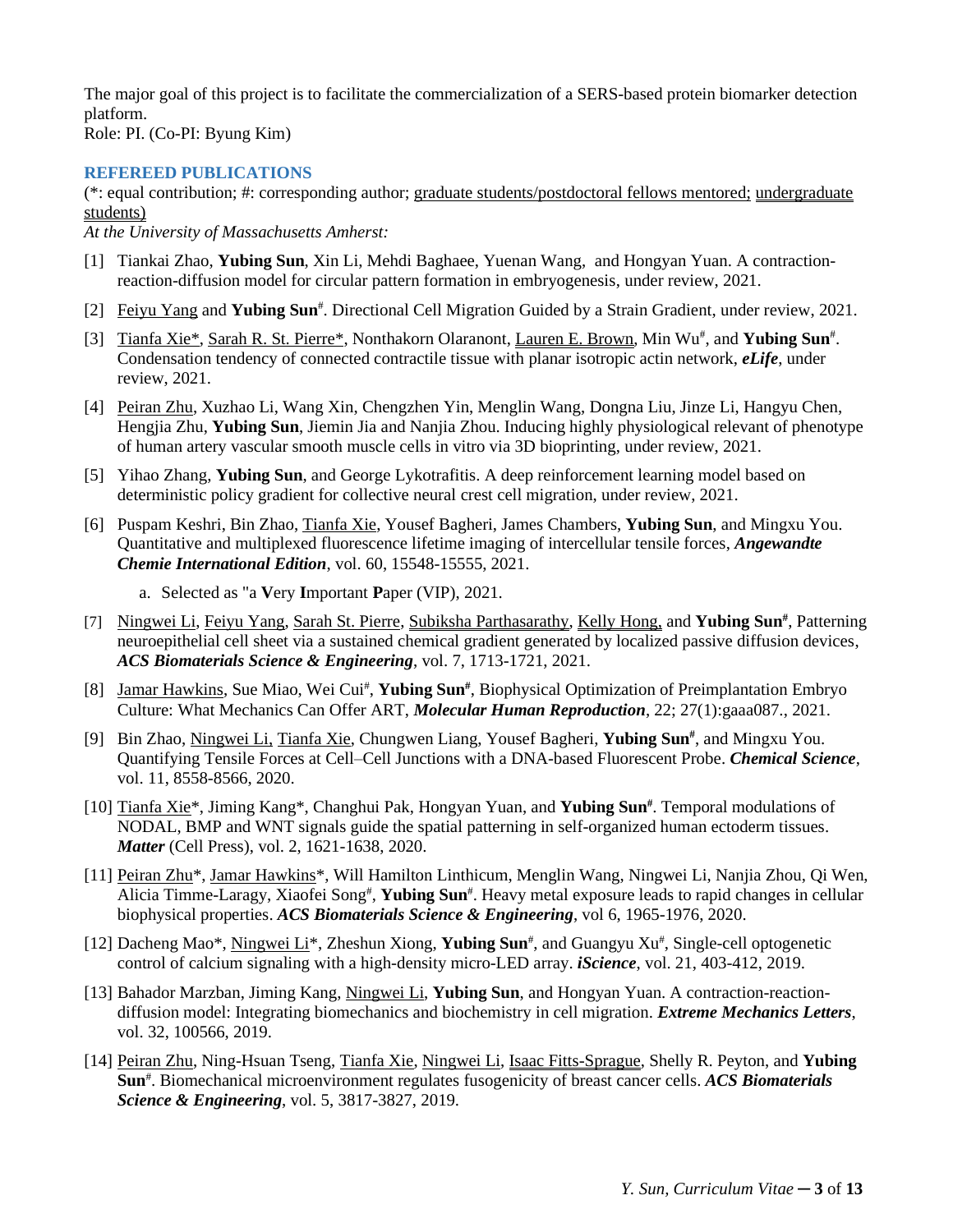- [15] Weiqiang Chen, Steven G. Allen, Weiyi Qian, Zifeng Peng, Shuo Han, Xiang Li, **Yubing Sun**, Chelsea Fournier, Liwei Bao, Raymond H.W. Lam, Sofia D. Merajver, and Jianping Fu. Biophysical phenotyping and modulation of ALDH+ inflammatory breast cancer stem-like cells. *Small*, 1802891, 2019.
- [16] Nariman Banaei, Javad Moshfegh, Arman Mohseni-Kabir, JeanMarie Houghton, Yubing Sun<sup>#</sup>, and Byung Kim# . Machine learning algorithms enhancing the specificity of cancer biomarkers detection based on SERS immunoassays in microfluidic chips. *RSC Advances*, vol. 9, 1859-1868, 2019.
	- b. Selected for the RSE Advances 10<sup>th</sup> Anniversary collection.
- [17] Ningwei Li<sup>\*</sup>, Tianfa Xie<sup>\*</sup>, Yubing Sun<sup>#</sup>. Towards organogenesis and morphogenesis in vitro: harnessing engineered microenvironment and autonomous behaviors of pluripotent stem cells. *Integrative Biology*, vol. 10, 574-586, 2018.
	- c. Selected as the front cover page story.
- [18] Yen Peng Kong, Ana Y Rioja, Xufeng Xue, **Yubing Sun**, Jianping Fu, Andrew J Putnam. A systems mechanobiology model to predict cardiac reprogramming outcomes on different biomaterials. *Biomaterials*, vol. 181, 280, 2018.
- [19] Xufeng Xue, Yubing Sun<sup>\*#</sup>, Agnes M. Resto-Irizarry, Ye Yuan, Koh Meng Aw Yong, Yi Zheng, Shinuo Weng, Yue Shao, Yimin Chai, Lorenz Studer & Jianping Fu, Mechanics-guided embryonic patterning of neuroectoderm tissue from human pluripotent stem cells, *Nature Materials*, vol. 17, 633, 2018.
	- d. Highlighted by UMich CoE News, Physics.org, UMass News.
	- e. Commented by Mukul Tewary & Peter W. Zandstra, **Nature Materials**, vol. 17, pp 571-572, 2018
- [20] Yubing Sun<sup>#</sup>, Deok-Ho Kim, and Pak Kin Wong, Guest Editorial Advancing Mechanobiology by Micro/Nanosystems. *IEEE Transactions on Nanotechnology*, vol. 13, 2018.
- [21] Weiqiang Chen, Shuo Han, Weiyi Qian, Shinuo Weng, Haiou Yang, **Yubing Sun**, Luis G. Villa-Diaz, Paul H. Krebsbach, and Jianping Fu. Nanotopography Regulates Motor Neuron Differentiation of Human Pluripotent Stem Cells. *Nanoscale*, vol. 10, 3556, 2018.
- [22] Bin Zhao, Casey O'Brien, Aruni P. K. K. Karunanayake Mudiyanselage, Ningwei Li, Yousef Bagheri, Rigumula Wu, **Yubing Sun**, and Mingxu You. Visualizing Intercellular Tensile Forces by DNA-Based Membrane Molecular Probes. *Journal of the American Chemical Society*, vol. 139, 18182. 2017.
- [23] Nariman Banaei, Anne Foley, JeanMarie Houghton, Yubing Sun<sup>#</sup>, and Byung Kim<sup>#</sup>. Multiplex detection of pancreatic cancer biomarkers using a SERS-based immunoassay. *Nanotechnology*, vol. 28, 45, 2017.
	- f. Selected as the *Annual Highlights of 2017* by Nanotechnology
- [24] Xin Cui, Weijin Guo, **Yubing Sun**, Baoce Sun, Shuhuan Hu, Dong Sun, Raymond HW Lam. A microfluidic device for isolation and characterization of transendothelial migrating cancer cells. *Biomicrofluidics*, vol. 11, 014105, 2017.
- [25] Tianfa Xie, Jamar Hawkins, Yubing Sun<sup>#</sup>. Traction Force Measurement Using Deformable Microposts. In: Rittié L. (eds) Fibrosis. *Methods in Molecular Biology*, vol. 1627, Humana Press, New York, NY, 2017.

#### *Before UMass:*

- [1] Koh Meng Aw Yong, **Yubing Sun**, Sofia D. Merajver, and Jianping Fu. Mechanotransduction-induced reversible phenotypic switching in prostate cancer cells. *Biophysical Journal*, vol.112, pp. 1236-1245, 2017.
- [2] Yi Zheng, **Yubing Sun**, Xinwei Yu, Yue Shao, Ping Zhang, Guohao Dai, and Jianping Fu. Angiogenesis in liquid tumors: An in-vitro assay for leukemic cell induced bone marrow angiogenesis. *Advanced Healthcare Materials*, vol. 5, pp. 1014-1024, 2016.
- [3] Hui Wang, Jing Di, **Yubing Sun**, Jianping Fu, Zengyan Wei, Hiroshi Matsui, Alejandra del C. Alonso, and Shuiqin Zhou. Biocompatible PEG-chitosan@carbon dots hybrid nanogels for two-photon fluorescence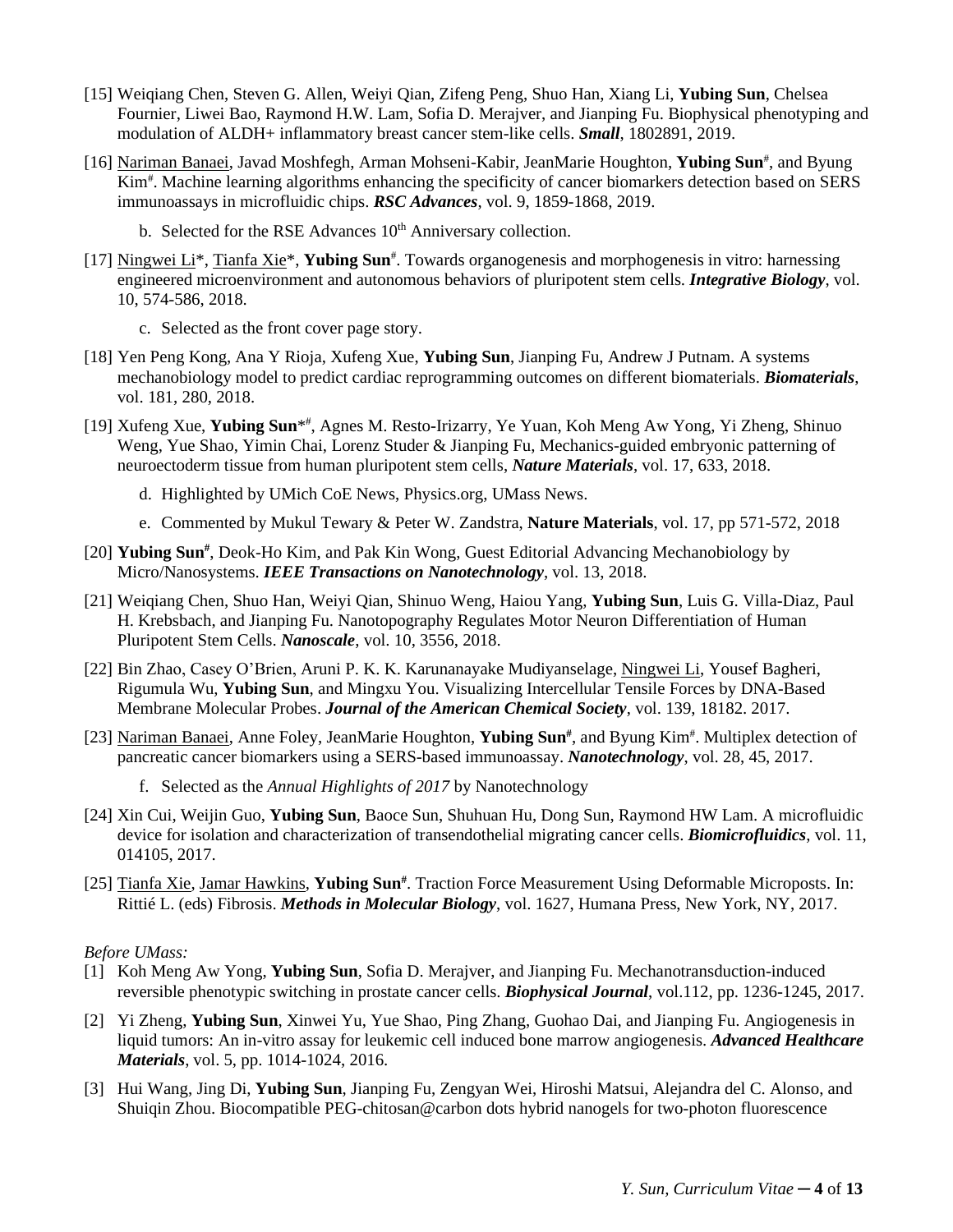imaging, near-infrared light/pH dual-responsive drug carrier and synergistic therapy. *Advanced Functional Materials*, vol. 25, pp. 5537-5547, 2015.

- [4] **Yubing Sun**, Yue Shao, Xufeng Xue, and Jianping Fu. Emerging roles of YAP/TAZ in mechanobiology. *Molecular and Cellular Mechanobiology* (edited by Shu Chien, Adam J. Engler, and Yingxiao Wang), the American Physiological Society, 2015.
- [5] Di Chen\*, **Yubing Sun**\*, Cheri X. Deng, and Jianping Fu. Improving survival of disassociated human embryonic stem cells by mechanical stimulation using acoustic tweezing cytometry. *Biophysical Journal (Biophysical Letter)*, vol. 108, pp. 1315-1317, 2015.
- [6] Hui Wang, **Yubing Sun**, Jinhui Yi, Jianping Fu, Jing Di, Alejandra del Carmen Alonso, and Shuiqin Zhou. Fluorescent porous carbon nanocapsules for two-photon imaging, NIR/pH dual-responsive drug carrier, and photothermal therapy. *Biomaterials*, vol. 53, pp. 117-126, 2015
- [7] Di Chen, **Yubing Sun**, Madhu S. R. Gudur, Yising Hsiao, Ziqi Wu, Jianping Fu, and Cheri X. Deng. Two bubble acoustic tweezing cytometry for biomechanical probing and stimulation of cells. *Biophysical Journal*, vol. 108, pp. 32-42, 2015.
- [8] Lin Han, Jing Zhou, **Yubing Sun**, Yu Zhang, Jung Han, Jianping Fu, and Rong Fan. Single-crystalline, nanoporous gallium nitride films with fine tuning of pore size for stem cell engineering. *ASME Journal of Nanotechnology in Engineering and Medicine,* vol. 5, 041004, 2014.
- [9] **Yubing Sun** and Jianping Fu. Harnessing mechanobiology of human pluripotent stem cells for regenerative medicine. *ACS Chemical Neuroscience*, vol. 5, pp. 621-623, 2014.
	- a. Selected as the front cover page story by *ACS Chemical Neuroscience***.**
- [10] **Yubing Sun**, Koh Meng Aw Yong, Luis G. Villa-Diaz, Xiaoli Zhang, Weiqiang Chen, Renee Philson, Shinuo Weng, Haoxing Xu, Paul H. Krebsbach and Jianping Fu. Hippo/YAP-mediated rigidity-dependent motor neuron differentiation of human pluripotent stem cells. *Nature Materials*, vol. 13, pp. 599-604, 2014.
	- a. Commentary by Emily Rhodes Lowry & Christopher E. Henderson, *Nature Materials*, vol. 13, pp. 543-544, 2014.
	- b. Commentary by Ning Wang, *Cell Stem Cell*, vol. 14, pp. 701-703, 2014.
	- c. Highlighted by *Michigan News*, *[UM ME Dept News](https://me-web2.engin.umich.edu/pub/news/newsitem?newsItemId=596)*, *Detroit Local 4 News, Crain's Detroit Business, ABC 7 Sarasota -WWSB, ABC News Radio, Headlines & Global News, Red Orbit, The Doctor Will See You Now, Consultant360, Guardian Liberty Voice, The Australian, International Business Times UK, The Times of India, Israel Herald, Business Standard, Milwaukee Wisconsin Journal Sentinel, Scicasts, Wired.co.uk, Medical News Today, Phys.org, and ScienceDaily .*
- [11] Zhenzhen Fan\*, **Yubing Sun**\*, Di Chen\*, Weiqiang Chen, Cheri Deng, and Jianping Fu. Acoustic tweezing cytometry for live-cell subcellular control of intracellular cytoskeleton contractility. *Scientific Reports*, vol. 3, 2176, 2013.
- [12] Shinuo Weng, Yue Shao, **Yubing Sun**, and Jianping Fu. Micromachined elastomeric microposts and their applications for mechanotransduction research. *Dynamic Control of the Cellular Microenvironment* (book chapter, edited by Wendy Liu and Elliot Hui), Springer, 2013.
- [13] **Yubing Sun** and Jianping Fu. Mechanobiology: A new frontier for human pluripotent stem cells. *Integrative Biology*, vol. 5, pp. 450-457, 2013.
	- a. Selected as the front cover page story and HOT article by *Integrative Biology*.
- [14] Weiqiang Chen, **Yubing Sun**, and Jianping Fu. Microfabricated nanotopological surfaces for study of adhesion-dependent cell mechanosensitivity. *Small*, vol. 9, pp. 81-89, 2013.
	- a. Selected as the front cover page story by *Small*.
- [15] **Yubing Sun**, Liang-Ting Jiang, Ryoji Okada, and Jianping Fu. UV-modulated substrate rigidity for multiscale study of mechanoresponsive cellular behaviors. *Langmuir*, vol. 28, pp. 10789-10796, 2012.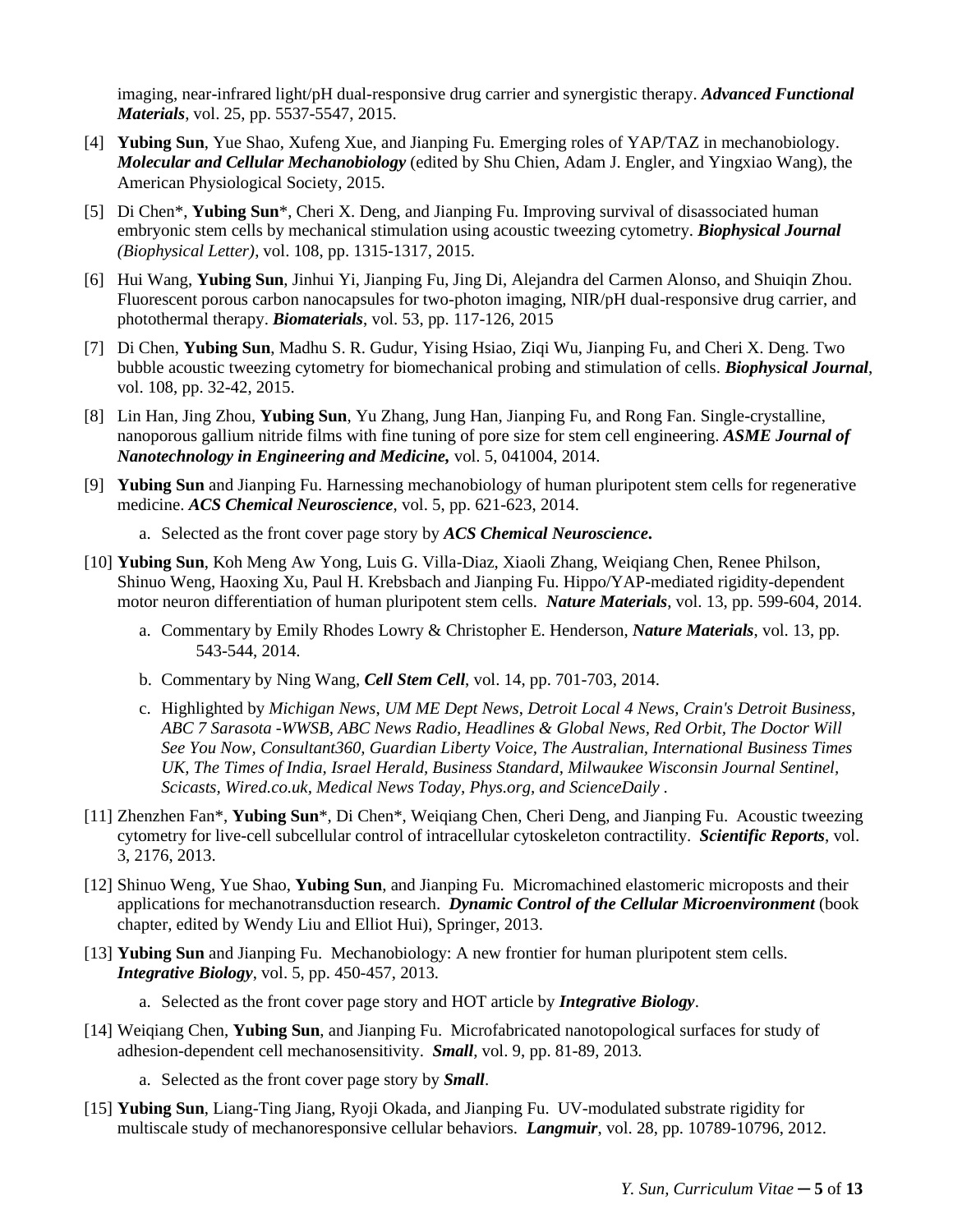- [16] **Yubing Sun**, Shinuo Weng, and Jianping Fu. Microengineered synthetic cellular microenvironment for stem cells. *Wiley Interdisciplinary Reviews (WIREs): Nanomedicine and Nanobiotechnology*, vol. 4, pp. 414- 427, 2012.
- [17] **Yubing Sun**, Christopher S. Chen, and Jianping Fu. Forcing stem cells to behave: A biophysical perspective of cellular microenvironment. *Annual Review of Biophysics*, vol. 41, pp. 519-542, 2012.
- [18] **Yubing Sun**, Luis G. Villa-Diaz, Raymond Hiu-Wai Lam, Weiqiang Chen, Paul H. Krebsbach, and Jianping Fu. Matrix mechanics regulates fate decisions of human embryonic stem cells. *PLoS ONE*, vol. 7, e37178, 2012.
	- a. Highlighted by *[ESC & iPSC News](http://www.connexoncreative.com/publications/archives/ESC720.aspx)*, *[UM ME Dept News](https://me-web2.engin.umich.edu/pub/news/newsitem?newsItemId=596)*, and *[UM CoE](http://www.engin.umich.edu/newscenter/feature/directing-embryonic-stem-cells) News*.
	- b. Top 10% most cited PLOS ONE articles.
- [19] Weiqiang Chen, Luis G. Villa-Diaz, **Yubing Sun**, Shinuo Weng, Raymond Hiu-Wai Lam, Paul H. Krebsbach, and Jianping Fu. Nanotopography influences adhesion, spreading, and self-renewal of human embryonic stem cells. *ACS Nano*, vol. 6, pp. 4094-4103, 2012.
	- a. Highlighted by *[ESC & iPSC News](http://app.en25.com/e/es.aspx?s=1832&e=35318&elq=6545ec57b6884b8d9d709ba44641c009)*, *[C&EN Online Story](http://cen.acs.org/articles/90/web/2012/04/Texture-Surroundings-Influences-Human-Embryonic.html)*, *[UM ME Dept News](https://me-web2.engin.umich.edu/pub/news/newsitem?newsItemId=596)*, and *UM [CoE News](http://www.engin.umich.edu/newscenter/feature/directing-embryonic-stem-cells)*.
- [20] Raymond Hiu-Wai Lam, **Yubing Sun**, Weiqiang Chen, and Jianping Fu. Elastomeric microposts integrated into microfluidics for flow-mediated endothelial mechanotransduction analysis. *Lab on a Chip*, vol. 12, pp. 1865-1873, 2012.
- [21] Jennifer M. Mann\*, Raymond Hiu-Wai Lam\*, Shinuo Weng, **Yubing Sun**, and Jianping Fu. A siliconebased stretchable micropost array membrane for monitoring live-cell subcellular cytoskeletal response. *Lab on a Chip*, vol. 12, pp. 731-740, 2012.
	- a. This paper was selected as one of the top 10% of all *Lab on a Chip* articles published in year 2012.
- [22] Hui Wang\*, **Yubing Sun**\*, Yifei Yu, Jian Chen, Ran Li, Kai Cheng, Qianwang Chen. A general route to synthesize water-dispersive noble metal–iron oxide bifunctional hybrid nanoparticles. *Dalton Transactions*, vol. 41 (2), pp. 346-350, 2012.
- [23] Ran Li, Qianwang Chen, Hao Zhang, Xiankai Kong, **Yubing Sun**, Hao Zhong, Hui Wang, Shuai Zhou. Experimental investigations on the weakening effect of magnetic fields on surface-enhanced Raman scattering. *The Journal of Raman Spectroscopy*, vol. 44, pp. 525-530, 2012.
- [24] Hui Wang, Qianwang Chen, Yifei Yu, Kai Cheng, and **Yubing Sun**. Size- and solvent-dependent magnetically responsive optical diffraction of carbon-encapsulated superparamagnetic colloidal photonic crystals. *The Journal of Physical Chemistry C*, vol. 115 (23), pp. 11427–11434, 2011.
- [25] Hui Wang, Qianwang Chen, **Yubing Sun**, Mingsheng Wang, Lixia Sun. Synthesis of necklace-like magnetic nanorings. *Langmuir*, vol. 26 (8), pp. 5957–5962, 2010.
- [26] Hui Wang, Qianwang Chen, **Yubing Sun**, Mengyuan He. Synthesis of superparamagnetic colloidal nanochains as magnetic-responsive Bragg reflectors. *The Journal of Physical Chemistry C*, vol. 114 (46), pp. 19660–19666, 2010.
- [27] Mingsheng Wang, Jie Xiong, **Yubing Sun**, Qianwang Chen. Assembly of non-crystalline Co particles into nanowires under external magnetic fields. *CrystEngComm*, vol. 12 (10), pp. 3262-3266, 2010.
- [28] Hui Wang, **Yubing Sun**, Qianwang Chen, Yifei Yu and Kai Cheng. Synthesis of carbon-encapsulated superparamagnetic colloidal nanoparticles with magnetic-responsive photonic crystal property. *Dalton Transactions*, vol. 40 (39), pp. 9565-9569, 2010.
- [29] Hui Wang, Yifei Yu, **Yubing Sun** and Qianwang Chen. Magnetic nanochains: A review. *Nano*, vol. 6 (1), pp. 1-17, 2010.

#### **REFEREED CONFERENCE PROCEEDINGS**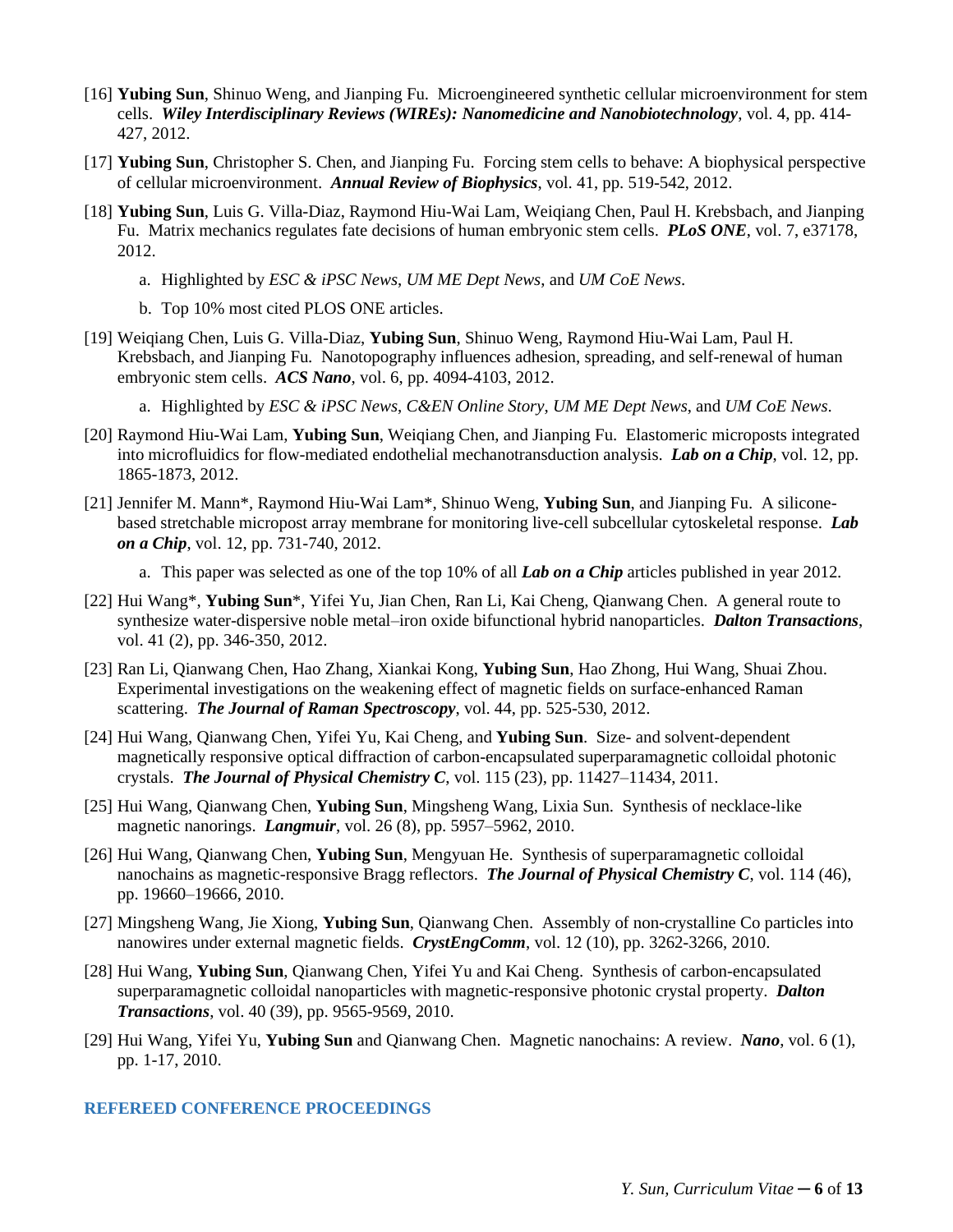- [1] **Yubing Sun**, Luis G. Villa-Diaz, Raymond Hiu-Wai Lam, Weiqiang Chen, Paul H. Krebsbach, and Jianping Fu. Micromechanical elastomeric devices for investigations of mechanobiology in human embryonic stem cells. *Proc. 16th International Conference on Miniaturized Systems for Chemistry and Life Sciences* (*µTAS 2012*), Okinawa, Japan, Oct. 2012, pp. 1714-1716.
- [2] Jennifer M. Mann, Raymond Hiu-Wai Lam, **Yubing Sun**, Shinuo Weng, and Jianping Fu. A microengineered stretching platform for live-cell mechanotransductive response analysis. *Proc. 15th International Conference on Miniaturized Systems for Chemistry and Life Sciences* (*µTAS 2011*), Seattle, USA, Oct. 2011, pp. 9-11.
- [3] Weiqiang Chen, **Yubing Sun**, and Jianping Fu. Nanotopographic control of human embryonic stem cell function. *Proc. 15th International Conference on Miniaturized Systems for Chemistry and Life Sciences* (*µTAS 2011*), Seattle, USA, Oct. 2011, pp. 36-38.

#### **CONFERENCE PODIUM TALKS AND POSTER PRESENTATIONS**

*At the University of Massachusetts Amherst:*

- [1] Feiyu Yang, **Yubing Sun**, "Directional Cell Migration Guided by a Strain Gradient", *2021 Virtual Summer Biomechanics, Bioengineering, and Biotransport Conference* (SB3C2021, virtual conference, Jun. 2021. (poster presentation).
- [2] Tianfa Xie, **Yubing Sun**, "Temporal Modulations of NODAL, BMP and WNT Signals Guide the Spatial Patterning in Self-organized Human Ectoderm Tissues", *2020 Virtual Summer Biomechanics, Bioengineering, and Biotransport Conference* (SB3C2020, virtual conference due to COVID-19), Jun. 2020. (oral presentation).
- [3] Sarah R. St. Pierre, Tianfa Xie, Nonthakorn Olaranont, Min Wu, **Yubing Sun**, "Cell contractility and an actin gradient drive polar alignment of fibroblasts in constrained geometries", *2020 Virtual Summer Biomechanics, Bioengineering, and Biotransport Conference* (SB3C2020, virtual conference due to COVID-19), June, 2020. (oral presentation).
- [4] Ningwei Li, Feiyu Yang, **Yubing Sun**, "Patterning neuroepithelial cells using extrinsic chemical gradients", *Development and 3D Modeling of the Human Brain,* Cold Spring Harbor Laboratory, NY, Dec. 2019. (poster presentation).
- [5] Tianfa Xie, **Yubing Sun**, "'Modeling the Development of Ectoderm Using Human Pluripotent Stem Cells", *BMES 2019 Annual Meeting,* Philadelphia, PA, Oct. 2019. (poster presentation).
- [6] Feiyu Yang, Yubing Sun, "Directional Cell Migration Guided by a Strain Gradient", *BMES 2019 Annual Meeting,* Philadelphia, PA, Oct. 2019. (poster presentation).
- [7] Ningwei Li, **Yubing Sun**, "Generating Stable and Sustained Chemical Gradients for Cell Patterning", *BMES 2019 Annual Meeting,* Philadelphia, PA, Oct. 2019. (poster presentation).
- [8] Tianfa Xie, **Yubing Sun**, "Modeling the Development of Neural Plate Border and Epidermis Using Human Pluripotent Stem Cells", *ISSCR Annual Meeting*, Los Angeles, CA, Jun. 2019. (poster presentation).
- [9] Tianfa Xie, **Yubing Sun**, "Autonomous Alignment of Mesenchymal Cells Mediated by Cell-Cell and Cell-Matrix Interactions", *BMES 2018 Annual Meeting*, Atlanta, GA, Oct 2018. (poster presentation)
- [10] Peiran Zhu, Ning-Hsuan Tseng, Shelly Peyton, **Yubing Sun**, "Biophysical factors regulate the initiation and maintenance of multinucleated breast cancer cells", *BMES 2018 Annual Meeting*, Atlanta, GA, Oct 2018. (poster presentation)
- [11] Peiran Zhu, Xiaofei Song, **Yubing Sun**, "Biophysical phenotyping of the cytotoxicity of environmental pollutants", *BMES 2018 Annual Meeting*, Atlanta, GA, Oct 2018. (poster presentation)
- [12] Peiran Zhu, Ning-Hsuan Tseng, Shelly Peyton, **Yubing Sun**, "Microengineered systems to modulate the fusion of cancer cells", The 40<sup>th</sup> International Conference of the IEEE EMBS, Honolulu, HI, Jul 2018. (oral presentation)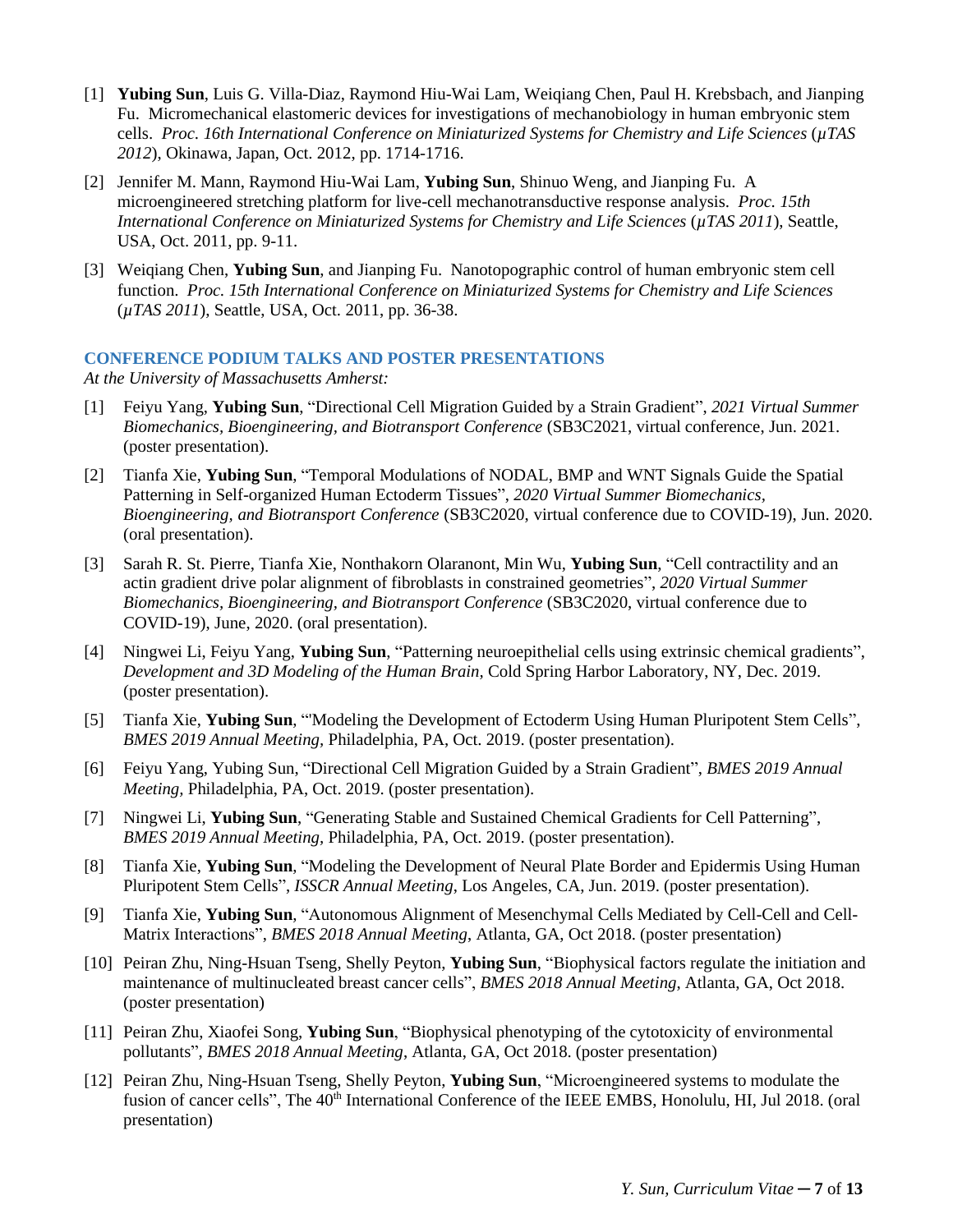[13] Nader Hamzavi, **Yubing Sun**, "Biomechanics of Neural Tube Closure in Mammalian Embryos", *Biomedical Engineering Society (BMES) 2017 Annual Meeting*, Phoenix, AZ, Oct. 2017. (oral presentation)

*Before UMass:*

- [1] Yi Zheng, **Yubing Sun**, Xinwei Yu, Yue Shao, Ping Zhang, Guohao Dai and Jianping Fu. "Angiogenesis in liquid tumors: An in-vitro assay for leukemic cell induced bone marrow angiogenesis", *38th Annual International Conference of the IEEE Engineering in Medicine and Biology Society (EMBCX16)*, Orlando, FL, Aug. 2016.
- [2] **Yubing Sun**. "Acoustic tweezing cytometry for mechanobiology and stem cell applications", *ASME 2015 4 th Global Conference on Nanoengineering for Medicine and Biology* (*NEMB 2015*), Minneapolis, MN, Apr. 2015. (oral presentation)
- [3] **Yubing Sun**, Koh Meng Aw Yong, Weiqiang Chen, Renee Philson, Shinuo Weng, and Jianping Fu. "Hippo-YAP dependent mechanosensitive motor neuron differentiation of human pluripotent stem cells", *Biomedical Engineering Society (BMES) 2014 Annual Meeting,* San Antonio, TX, Oct. 2014. (oral presentation)
- [4] **Yubing Sun**, "Acoustic tweezing cytometry for mechanobiology and stem cell applications", *7th World Congress of Biomechanics*, Boston, MA, Jul. 2014. (invited oral presentation)
- [5] **Yubing Sun**, Koh Meng Aw Yong, Luis G. Villa-Diaz, Xiaoli Zhang, Haoxing Xu, Paul H. Krebsbach and Jianping Fu. "Biophysical regulation of functional motor neuron generation from human pluripotent stem cells", *2014 Keystone Symposia Conference Z3: Engineering Cell Fate and Function*, Olympic Valley, CA, Apr. 2014. (oral presentation)
- [6] **Yubing Sun**, Luis G. Villa-Diaz, Raymond H. W. Lam, Weiqiang Chen, Paul H. Krebsbach, and Jianping Fu. "Micromechanical elastomeric devices for investigations of mechanobiology in human embryonic stem cells", *16th International Conference on Miniaturized Systems for Chemistry and Life Sciences* (*µTAS 2012*), Okinawa, Japan, Oct. 2012. (poster presentation)
- [7] **Yubing Sun**, Luis G. Villa-Diaz, Raymond H. W. Lam, Weiqiang Chen, Paul H. Krebsbach, and Jianping Fu. "Dissecting mechanobiology of human embryonic stem cells using micromechanical elastomeric devices", *Biomedical Engineering Society (BMES) 2012 Annual Meeting*, Atlanta, GA, Oct. 2012. (oral presentation)
- [8] Weiqiang Chen, Luis G. Villa-Diaz, **Yubing Sun**, Shinuo Weng, Paul H. Krebsbach, and Jianping Fu. "Nanotopography mediates functional responses of human embryonic stem cells", *2012 Biomedical Engineering Society (BMES) Annual Meeting*, Atlanta, GA, Oct. 2012. (poster presentation)
- [9] **Yubing Sun**, Luis G. Villa-Diaz, Raymond H. W. Lam, Weiqiang Chen, Paul H. Krebsbach, and Jianping Fu. "Investigation of mechanoresponsive behaviors of human embryonic stem cells using microfabricated elastomeric post arrays", *2012 ASME Summer Bioengineering Conference*, Fajardo PR, Jun. 2012. (oral presentation)
- [10] Weiqiang Chen, Luis G. Villa-Diaz, **Yubing Sun**, Shinuo Weng, Jin Koo Kim, Paul H. Krebsbach, and Jianping Fu. "Nanotopography directs fate of human embryonic stem cells", *2012 ASME Summer Bioengineering Conference*, Fajardo PR, Jun. 2012. (oral presentation)
- [11] Weiqiang Chen, **Yubing Sun**, and Jianping Fu. "Cellular sensing and responses to nanotopography", *2011 Biomedical Engineering Society (BMES) Annual Meeting*, Hartford, CT, Oct. 2011. (poster presentation)
- [12] Jennifer M. Mann, Raymond Hiu-Wai Lam, Shinuo Weng, **Yubing Sun**, and Jianping Fu. "Dynamic biomechanical responses of single smooth muscle cells to cell stretch", *2011 Biomedical Engineering Society (BMES) Annual Meeting*, Hartford, CT, Oct. 2011. (oral presentation; rated as one of the top abstracts in the Cellular and Molecular Bioengineering Track)
- [13] Jennifer M. Mann, Raymond Hiu-Wai Lam, **Yubing Sun**, Shinuo Weng, and Jianping Fu. "A microengineered stretching platform for live-cell mechanotransductive response analysis", *15th International*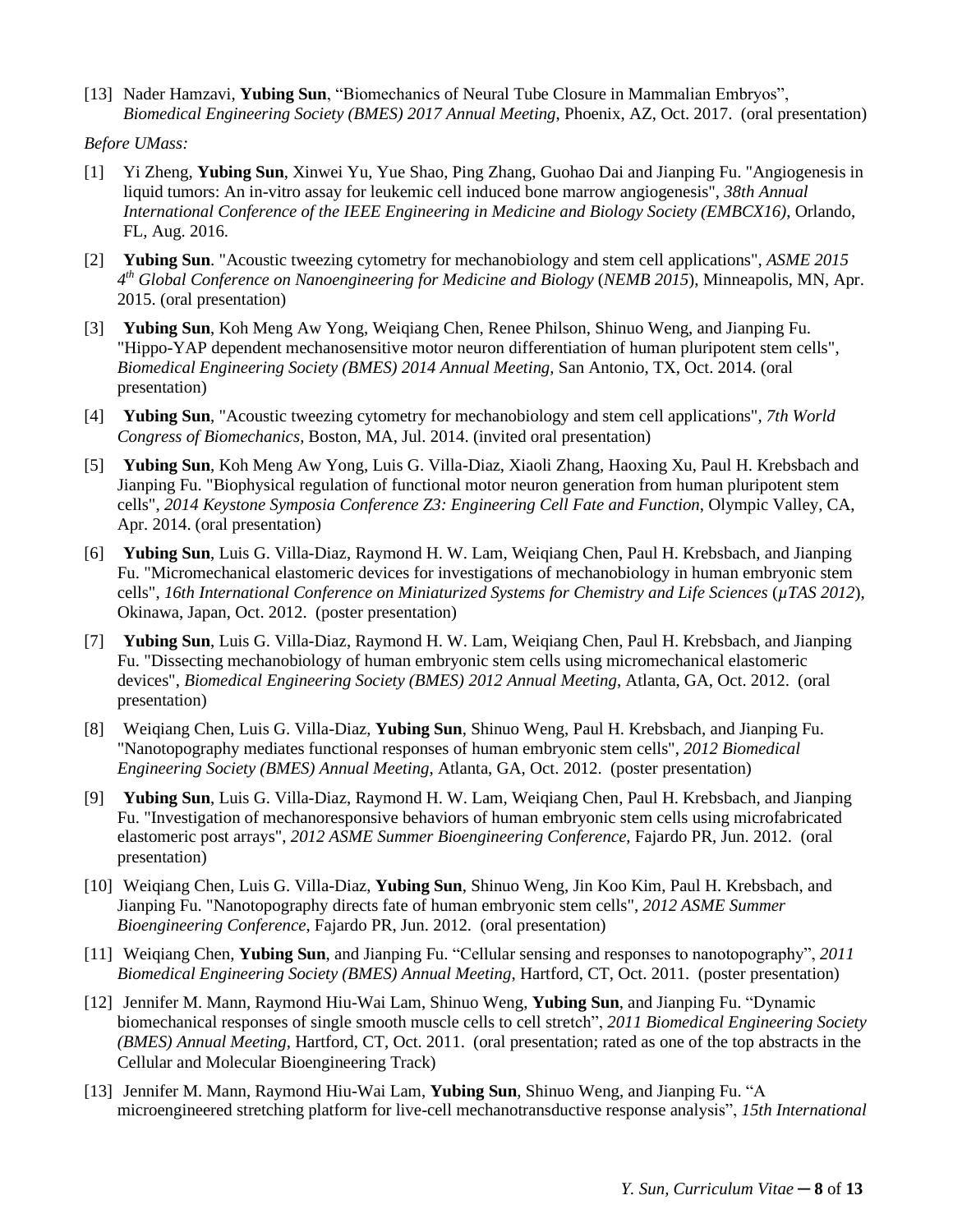*Conference on Miniaturized Systems for Chemistry and Life Sciences* (*µTAS 2011*), Seattle, WA USA, Oct. 2011. (oral presentation; only 8% abstracts selected oral presentation)

[14] Weiqiang Chen, **Yubing Sun**, and Jianping Fu. "Nanotopographical control of cell function", *15th International Conference on Miniaturized Systems for Chemistry and Life Sciences* (*µTAS 2011*), Seattle, WA USA, Oct. 2011. (oral presentation; only 8% abstracts selected oral presentation)

### **MEDIA EXPOSURE**

- ⚫ "Toward a stem cell model of human nervous system development", UMich College of Engineering News, May 21, 2018
- ⚫ "UMass Amherst Engineer Yubing Sun Receives \$400,000 NSF Grant to Study the Mechanics that Cause Neural Tube Birth Defects" UMass News, Nov. 21, 2017.
- ⚫ "Not so silly: Ingredient in Silly Putty boosts stem cell growth" ABC News Radio, April 15, 2014.
- ⚫ "Two important research papers accepted for publication in ACS Nano and PLoS ONE", UMich ME News, June 11, 2012.
- ⚫ "New ways to direct the development of embryonic stem cells", UMich College of Engineering News, June 11, 2012.
- ⚫ "Texture of surroundings influences human embryonic stem cell behavior", Chemical & Engineering News (C&EN), April 24, 2012.

#### **RESEARCH COLLABORATORS**

#### *At UMass*

Tobias Baskin (Biology); Al Crosby (PSE); ChangHui Pak (BMB); Shelly Peyton (ChE); Govind Srimathveeravalli (MIE); Alicia Timme-Laragy (PHHS); Guangyu Xu (ECE); Jun Yao (ECE); Mingxu You (Chemistry)

#### *Nationally:*

Shawn Liu (WPI); George Lykotrafitis (UConn); Art Mercurio (UMass Medical School); Qi Wen (WPI); Min Wu (WPI); Jian Xu (USC)

#### *Internationally:*

Hongyan Yuan (Southern University of Science and Technology, China); Nanjia Zhou (Westlake University, China); Raymond Lam (City University of Hong Kong, China)

#### **INVITED CONFERENCE TALKS**

| • The ACS Northeast Regional Meeting (NERM), Saratoga Springs, NY                                      | 2019 |
|--------------------------------------------------------------------------------------------------------|------|
| • The 2 <sup>nd</sup> UMass Interdisciplinary Neurosciences Conference, Amherst, MA                    | 2019 |
| • The $12th$ IEEE International Conference on Nano/Molecular Medicine and Engineering, Honolulu, HI    | 2018 |
| $\bullet$ The 40 <sup>th</sup> International Conference of the IEEE EMBS, Honolulu, HI                 | 2018 |
| • The $54th$ Society of Engineering Science (SES) Annual Technical Meeting, Boston, MA                 | 2017 |
| • EITA-New Materials 2017, Ann Arbor, MI                                                               | 2017 |
| • The 12 <sup>th</sup> IEEE Conference on Nano/Micro Engineered and Molecular Systems, Los Angeles, CA | 2017 |
| • The $10th$ IEEE International Conference on Nano/Molecular Medicine and Engineering, Macau           | 2016 |
| • 7th World Congress of Biomechanics, Boston, MA                                                       | 2014 |
| • Keystone Symposia Conference Z3: Engineering Cell Fate and Function, Olympic Valley, CA              | 2014 |
| <b>INVITED SEMINAR TALKS</b>                                                                           |      |
| • Center for Craniofacial Molecular Biology, University of Southern California, Remote Seminar         | 2020 |
| • Department of Chemical Engineering, University of Massachusetts, Amherst, MA                         | 2020 |
| • Department of Mechanical and Industrial Engineering, Northeastern University, Boston, MA             | 2019 |
| • Department of Mechanical Engineering, Worcester Polytechnic Institute, Worcester, MA                 | 2017 |
| • Department of Mechanical Engineering, University of Connecticut, Storrs, CT                          | 2017 |
| • Department of Polymer Science and Engineering, University of Massachusetts, Amherst, MA              | 2017 |
| • Department of Biomedical Engineering and Scientific Instrument, Tianjing University                  | 2015 |

⚫ Department of Mechanical Engineering, Massachusetts Institute of Technology 2015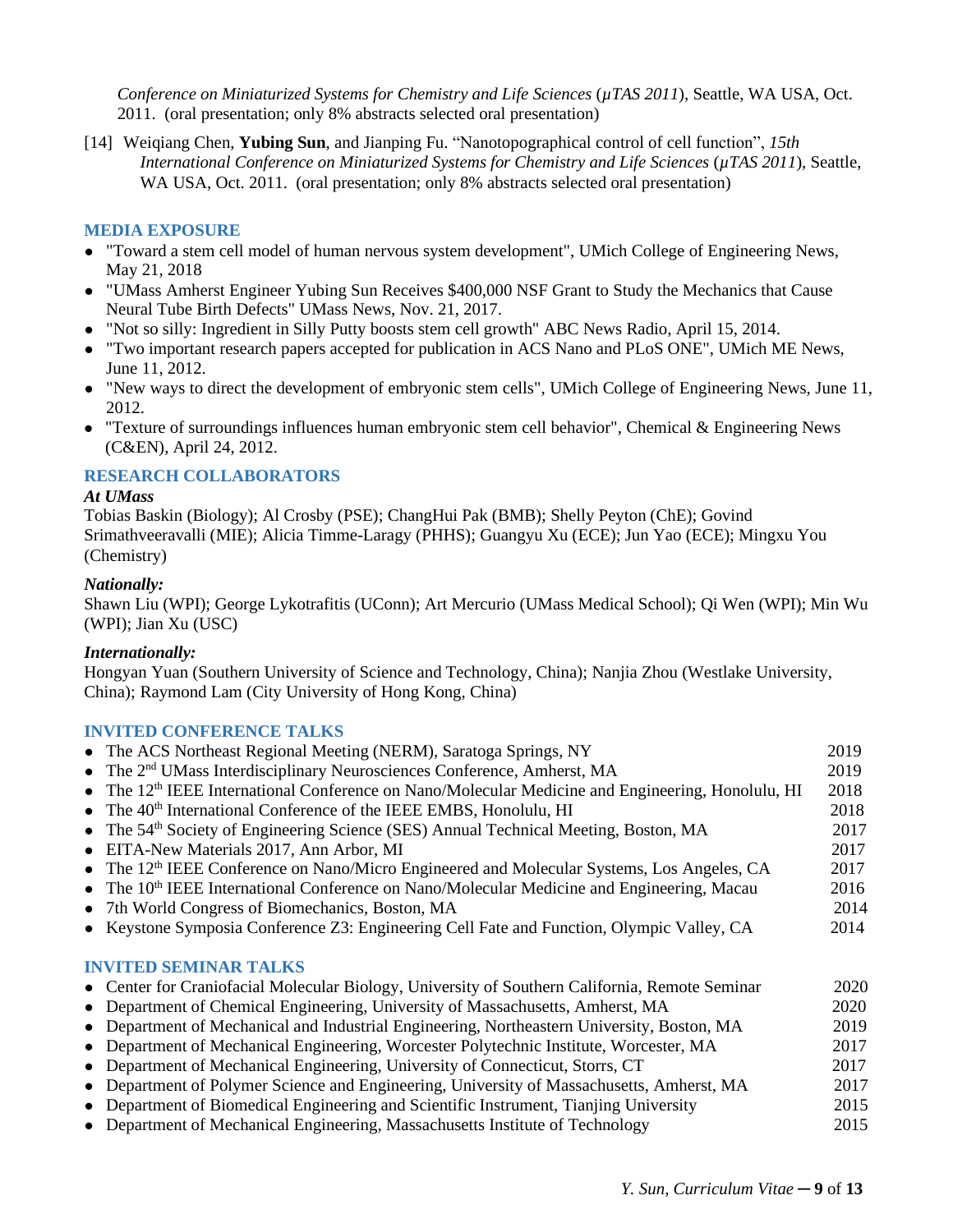# **STUDENTS MENTORED**

# *Postdoctoral Fellow*

- ⚫ Ningwei Li, Postdoctoral Fellow, 2017-2019
- ⚫ Nader Hamzavi Zarghani, Postdoctoral Fellow, 2016 2017

# *Graduate Students (thesis advisor)*

- Peiran Zhu, Master student, (Mechanical & Industrial Engineering),  $2016 2018$
- $\bullet$  Tianfa Xie, PhD student, (Mechanical & Industrial Engineering), 2016 present
- ⚫ Nariman Banaei, PhD student, (Mechanical & Industrial Engineering, co-mentored with Dr. Byung Kim), 2016- 2020
- ⚫ Feiyu Yang, PhD student, (Mechanical & Industrial Engineering), 2017 present
- ⚫ Jamar Hawkins, PhD student, (Mechanical & Industrial Engineering), 2018 present
- ⚫ Narciso Pavon, PhD student (Neuroscience and Behavior Program, co-mentored with Dr. ChangHui Pak),  $2020$  – present

# *PhD Qualifying Exam Committee Member*

- ⚫ Jieun Park, PhD student (Mechanical & Industrial Engineering)
- ⚫ Umang Narendrakumar Patel, PhD student (Mechanical & Industrial Engineering)
- ⚫ Josh Hall, PhD student (Mechanical & Industrial Engineering)
- Sacchita Tiwari, PhD student (Mechanical & Industrial Engineering)
- ⚫ Duy Nguyen, PhD student (Mechanical & Industrial Engineering)
- ⚫ Gina Georgadarellis, PhD student (Mechanical & Industrial Engineering)

# *Thesis committee member for the following students (department, year of graduation)*

- Wenbo Wang, Master student (Mechanical & Industrial Engineering, 2017)
- ⚫ Akshay Pujari, Master student (Mechanical & Industrial Engineering, 2017)
- ⚫ Jiaying Wang, PhD student (Mechanical & Industrial Engineering, 2018)
- ⚫ Zimu Zhou, PhD student (Mechanical & Industrial Engineering, 2019)
- ⚫ Yousef Bagheri, PhD student (Chemistry)
- ⚫ Ning-Hsuan Tseng, PhD student (Chemical Engineering)
- ⚫ Yongkuk Park, PhD student (Chemical Engineering)

# *Honor Thesis Advisor*

- ⚫ Andrew Sheu (Chemical Engineering, 2018)
- Leonard Zhong (Mechanical & Industrial Engineering, 2018)
- ⚫ Yizhuo Chen (Chemical Engineering, 2019)
- ⚫ Sabin Dhamala (Biochemistry and Molecular Biology, 2020)

# *Honor Thesis Committee Member*

- ⚫ Kaeden McClintock, Undergraduate honor student (Biochemistry and Molecular Biology, 2018)
- ⚫ Sarah Duquette, Undergraduate honor student (Chemical Engineering, 2019)
- ⚫ Sruthi Tanikella, Undergraduate honor student (Biochemistry and Molecular Biology, 2020)

# *Independent Study (with credits)*

- ⚫ Elizabeth Humble (Chemical Engineering, 2017)
- ⚫ Denise Buciuman-Coman (Chemical Engineering, 2017)
- ⚫ Jamar Hawkins (Mechanical & Industrial Engineering, 2017)
- ⚫ Priyanka Ghosh (Chemical Engineering, 2018)
- ⚫ Isaac Fitts-Sprague (Mechanical & Industrial Engineering, 2018)
- ⚫ Raya Husami (Biochemistry and Molecular Biology, 2020)
- ⚫ George Ryan (Chemistry, 2020)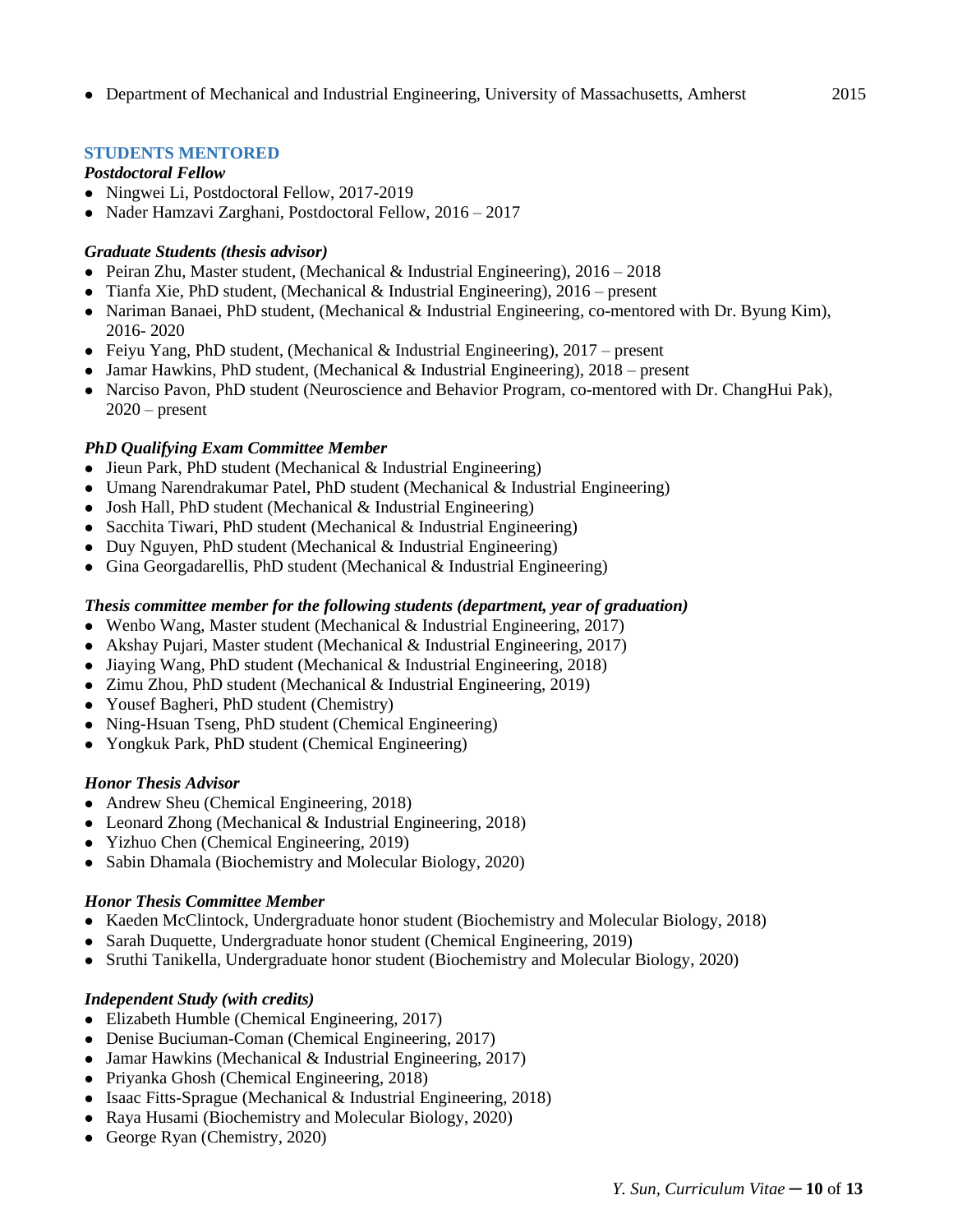#### *Undergraduate Research Assistant*

- Eric Brazell (Mechanical & Industrial Engineering, 2017)
- ⚫ Sid Virpura (Chemical Engineering, 2018)
- ⚫ Gene Munnis (Mechanical & Industrial Engineering, 2018)
- ⚫ Jacob Hancock (Mechanical & Industrial Engineering, 2018)
- Sewit Fiseha (Mechanical & Industrial Engineering, 2018)
- ⚫ Maci Russell (Chemical Engineering, 2019)
- ⚫ Rachel Poskanzer (Biochemistry and Molecular Biology, 2019)
- ⚫ Logan Meo (Biomedical Engineering, 2019)
- ⚫ Collin Maley (Biomedical Engineering, 2019)
- ⚫ Kelly Hong (Amherst College, 2020)
- ⚫ Lauren Brown (Biomedical Engineering, 2020)
- ⚫ Vanaalika Vaid (Biomedical Engineering, 2021)

### *NSF REU Researcher (Sponsored by NSF REU Supplements to my NSF Grants)*

- ⚫ Julia DeAmicis (Biomedical Engineering, 2021).
- ⚫ Sruthi Tanikella (Biochemistry and Molecular Biology, 2020).
- ⚫ Subiksha Parthasarathy (Biomedical Engineering, 2019).

#### *Visiting Scholar*

⚫ Xiaofei Song, Senior Lab Technician, South China University of Technology, 2017-2018

### *High School Student*

- Seo-Ho Lee, High School Student, Amherst High, Mentor for her MIT THINK Scholars project, 2020–
- ⚫ Benjamin Fang, High School Student, Amherst High, Research Assistant, 2018-2019
- ⚫ Sophia Fang, High School Student, Amherst High, Research Assistant, 2016-2017

#### *Others*

- ⚫ Kaitlyn Gilliam, PhD student (Molecular and Cellular Biology Program, lab rotation) 2019 2020
- ⚫ Sarah St. Pierre, Post-Baccalaureate Research Assistant (Mechanical & Industrial Engineering, Current position: PhD student at the Standford University), 2019-2020

#### **RECOGNITIONS RECEIVED BY MENTEES**

| <b>Sarah St. Pierre</b> (Post-Baccalaureate Research Assistant) NSF Graduate Research Fellowship | 2021 |
|--------------------------------------------------------------------------------------------------|------|
| <b>Jamar Hawkins</b> (graduate student) Nominated by UMass for the Gilliam Fellowships, HHMI     | 2020 |
| Narciso Pavon (graduate student), NIH BTP Fellowship                                             | 2020 |
| <b>Tianfa Xie</b> (graduate student), Murthy Award, UMass                                        | 2020 |
| Seo-Ho Lee (Amherst High student), 2020 MIT THINK Scholars Program Finalists (6 out of 325)      | 2020 |
| Yizhuo Chen (Undergraduate student), Second Place, UMass Innovation Challenge Final              | 2019 |
| Nariman Banaei (graduate student), Third Place, UMass Innovation Challenge Final                 | 2018 |
| Sophia Fang (Amherst High student), Regeneron Science Talent Search 2018 Scholars                | 2018 |
| Jamar Hawkins (undergraduate student), UMass Rising Researcher Award                             | 2017 |

#### **COURSES TAUGHT AT UMASS**

- ⚫ MIE 210, *Statics,* 3 credits, Spring 2018, 2019, Fall 2019, 2020
- ⚫ MIE 597/697MB / BME597MB, *Molecular, cellular and tissue biomechanics*, 3 credits, Fall 2016, 2017, 2018; Spring 2020; 2021
- ⚫ MIE 230, *Thermodynamics, 3 credits.* Spring 2016

# **PROFESSIONAL ACTICITIES**

- **1. Department Service**
- a. New student orientation advisor (Summer 2017, 2018)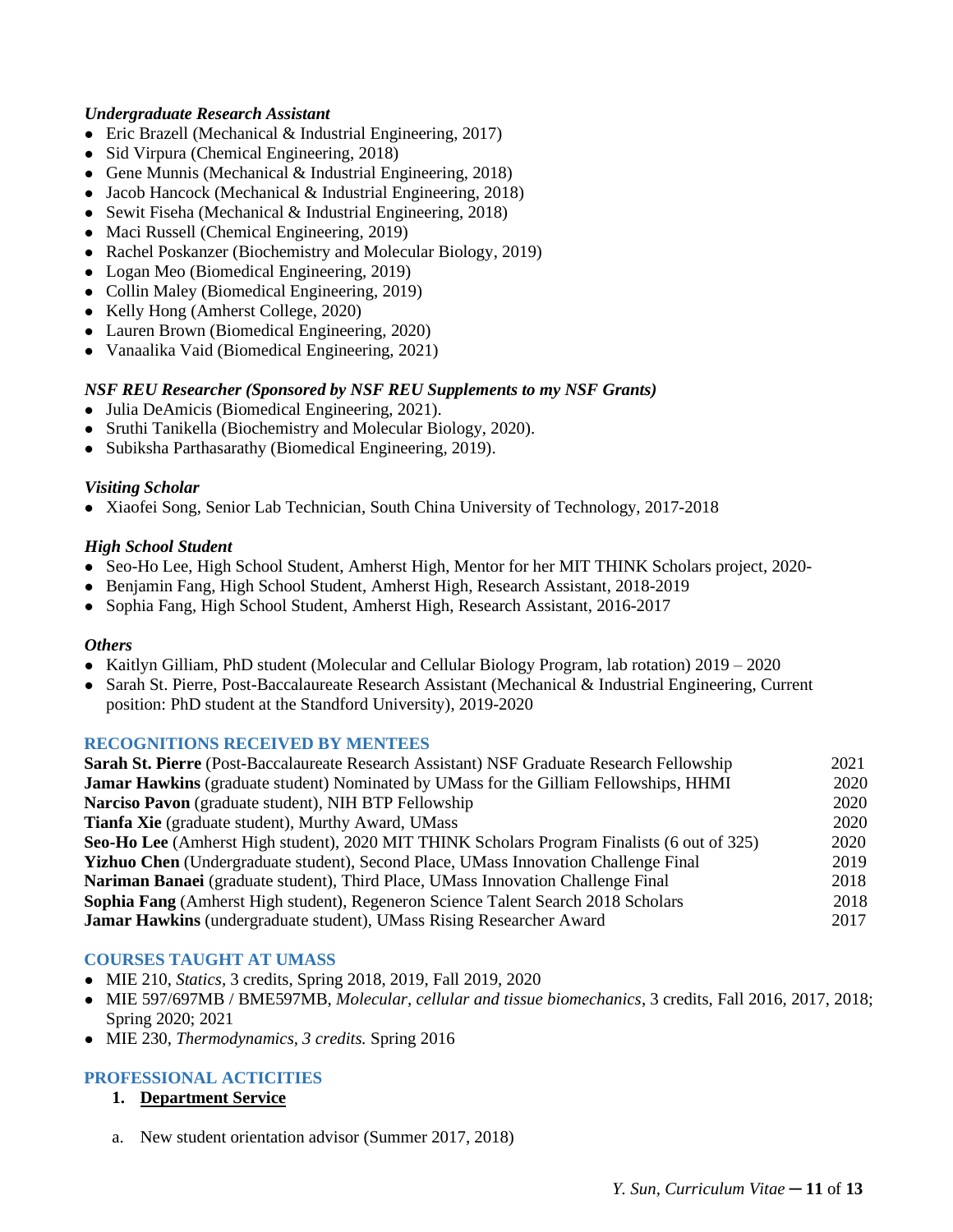- b. MIE Department Seminar Committee (2017-2018, 2018-2019)
- c. Member of the Biomedical Faculty Search Committee (2017 2018, led to the successful recruitment of
- Dr. Xian Du and Dr. Leo Liu)
- d. Member of the Bioengineering Faculty Search Committee (2018-2019, led to the successful recruitment of Dr. Jinglei Ping)
- e. Judge for MIE capstone design presentation (2017-2018, 2018-2019, 2019-2020)
- f. MIE Department Personnel Committee (2018-2019, Promotion: Nonnenmann)

# **2. College / University Service**

a. Member of the leadership team of the NSF soft materials for life science NRT (PI: Ken Carter and Greg Tew), 2017-present

- b. Molecular and cell biology (MCB) graduate program admission committee (Fall 2018, 2019)
- c. Member of the Steering committee of Initiative of Neurosciences (IONs), since 2018.
- d. Member of the Neuroscience and Behavior program seminar committee, 2018-2020.
- e. Judge: PSE SMLS NRT poster session (2019, 2020).

### **3. Membership of Professional Societies**

- American Society of Mechanical Engineers (ASME)
- Biomedical Engineering Society (BMES)
- American Heart Association (AHA)
- Institute of Electrical and Electronics Engineers (IEEE)

### **4. Member of Grant Review Panels**

- Panelist, NSF Review Panel for CBET Biotechnology and Biochemical Engineering Program (2017).
- Member of Basic Sciences Group Committee, *Innovative Project Award*, American Heart Association (2019, 2020).
- Temporary member, BMBI Study Section, National Institutes of Health (2020).
- Panelist, NSF Review Panel for CMMI Biomechanics and Mechanobiology Program (2021).

# **5.** *Ad hoc* **Grant Reviewer**

- *Ad hoc* reviewer*, Research Grant Awards,* Human Frontier Science Program (2017).
- *Ad hoc reviewer, NSERC Discovery Program*, Natural Sciences and Engineering Research Council of Canada (2018).
- *Ad hoc* reviewer, *OPUS and PRELUDIUM* funding schemes, National Science Center of Poland (2019, 2020).
- *Ad hoc reviewer*, Dutch Research Council NWO Domain Applied and Engineering Sciences grant (2019).

# **6.** *Ad hoc* **Journal Reviewer**

- Advanced Materials (*Impact Factor* = 27.4)
- Advanced Science (*Impact Factor* = 15.8)
- Advanced Functional Materials (*Impact Factor* = 15.6)
- Biomaterials (*Impact Factor* = 10.2)
- ACS Applied Materials and Interfaces (*Impact Factor* = 8.4)
- Chemical Engineering Journal (*Impact Factor* = 8.3)
- Environmental Science Nano (*Impact Factor* = 7.7)
- ACS Sensors (*Impact Factor* = 6.9)
- Acta Biomaterialia (*Impact Factor* = 6.3)
- Advanced Healthcare Materials (*Impact Factor* = 6.3)
- Biomacromolecules (*Impact Factor* = 5.7)
- Chemistry A European Journal (*Impact Factor* = 5.1)
- Journal of Materials Chemistry B (*Impact Factor* = 5.0)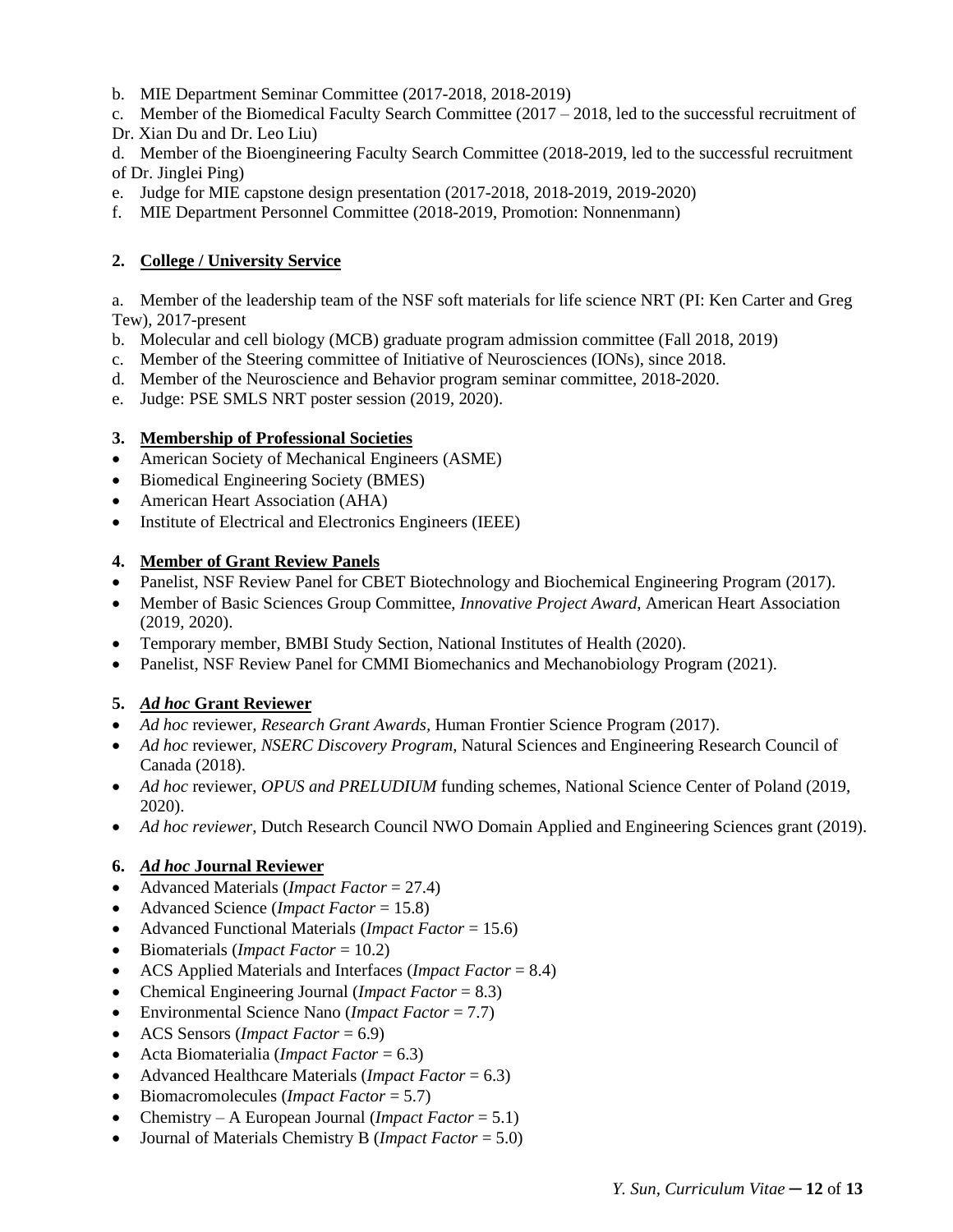- Scientific Reports (*Impact Factor* = 4.5)
- Biophysical Journal (*Impact Factor* = 3.7)
- Tissue Engineering (*Impact Factor* = 3.6)
- Integrative Biology (*Impact Factor* = 3.3)
- Journal of Biomedical Materials Research: Part A (*Impact Factor* = 3.2)
- RSC Advances (*Impact Factor* = 3.0)
- PLoS ONE (*Impact Factor* = 2.8)
- Cellular and Molecular Bioengineering (*Impact Factor* = 2.5)
- Biomedical Microdevices (*Impact Factor* = 2.3)
- Advanced Biosystems (*Impact Factor* = N/A)
- ASME Journal of Nanotechnology in Engineering and Medicine (*Impact Factor* = N/A)
- Tantala
- Matter

#### **7. Conference Organizer and Session Chair**

- Session Organizer and Chair: IEEE NEMS 2017 (Los Angeles, CA).
- Session Chair: Current Topics in Biomechanics session and Biomechanics of Biomaterials session, BMES 2017 (Phoenix, AZ).
- Session chair: Micro and Nano-Fluidic Engineering and Bioinspired Nano Devices session, BMES 2018 (Atlanta, GA).
- Session co-organizer, ASME SB3C 2020 (Remote).
- Tissue & Cellular Engineering sub-theme co-chair, ASME SB3C 2021 (Remote).

### **8. Journal Editorial Services**

- Topic Editorial Board Member: *Micromachines,* 2021-*.*
- Editorial Board Member: Nature *Scientific Reports*. 2017-
- Guest Editor: Thematic Issue: "Letters: Micro/Nanosystems Mechanobiology" for *The IEEE Transactions on Nanotechnology*. (2017)
- Guest Editor: Special Issue: "Mechanobiology in Health and Disease" for *Biomolecules*. (2018)
- Guest Editor: Special Issue: "Organoids" for *Journal of Molecular Biology*. (2020)

#### **9. Member of Professional Society Committee**

- Steering Committee Member, New Materials Research, EITA Meeting. 2017-
- Technical Program Committee Member, IEEE NEMS 2019, 2020
- Development & Morphogenesis theme co-chair, ASME B3C Tissue & Cellular Engineering Committee, 2020

#### **10. Public Outreach Activities**

#### **a. CoE's Summer ENGineering Institute for High School Students (SENGI) program**

• Giving three lectures on organ-on-chip technology in Summer 2018, Summer 2019)

#### **b. Amherst Region Middle School**

- Gave an advisory talk during lunch talk at ARMS to introduce bioengineering to all the middle school students.
- Went to ARMS in one day to teach a lab course  $(3 \times 1)$  hr sessions for total  $>50$  students) for collecting DNA from their own

saliva. This is sponsored by a company DNA Genotek Inc, which provides the collection kit.

Invited interested students  $(\sim 20)$  to UMass to visit my research lab and showed them modern biotechnologies.

#### **11. Entrepreneurship**